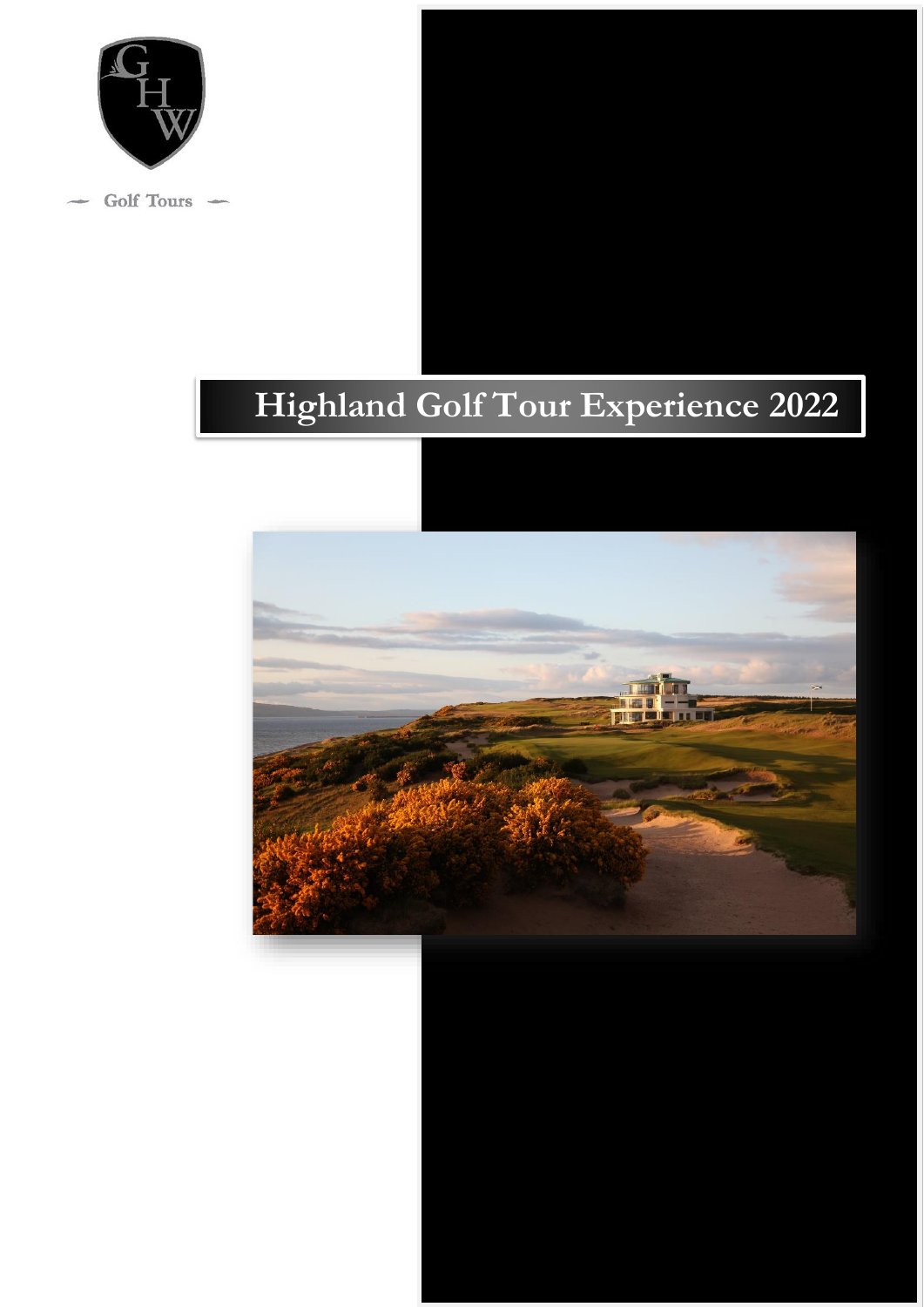

# **Highland Golf Tour Experience 2022**

**Based on 4 Golfers**

# **Valid: 1 st April - 31st October 2022**

| <b>Date</b> | <b>Hotel &amp; Details</b>                                                                    | <b>Golf &amp; Details</b>                                                                                                                                                                                                                             |
|-------------|-----------------------------------------------------------------------------------------------|-------------------------------------------------------------------------------------------------------------------------------------------------------------------------------------------------------------------------------------------------------|
| Day 1       | <b>Overnight at Glen Mhor Hotel</b><br>2 x Standard Bedrooms<br><b>Bed &amp; Breakfast</b>    | <b>Arrive at Edinburgh Airport</b><br>Meet & Greet by our Representative<br><b>Welcome Pack upon arrival including Gifts</b><br><b>Transfer Kingsmill Hotel (Check-In)</b>                                                                            |
| Day 2       | <b>Overnight at Glen Mhor Hotel</b><br>2 x Standard Bedrooms<br><b>Bed &amp; Breakfast</b>    | <b>Breakfast</b><br><b>Transfer to Fortrose &amp; Rosemarkie Golf Club</b><br>Round on Fortrose & Rosemarkie<br><b>Transfer to Glenmorangie Distillery</b><br>Tour of Glenmorangie Distillery including Tasting<br><b>Transfer to Kingsmill Hotel</b> |
| Day 3       | <b>Overnight at Glen Mhor Hotel</b><br>2 x Standard Bedrooms<br><b>Bed &amp; Breakfast</b>    | <b>Breakfast</b><br><b>Transfer to Nairn Dunbar Golf Club</b><br><b>Round on Nairn Dunbar Golf Club</b><br><b>Transfer to Kingsmill Hotel</b>                                                                                                         |
| Day 4       | <b>Overnight at Glen Mhor Hotel</b><br>2 x Standard Bedrooms<br><b>Bed &amp; Breakfast</b>    | <b>Breakfast</b><br><b>Transfer to Inverness Golf Club</b><br><b>Round on Inverness</b><br><b>Transfer to Clansman Dock</b><br><b>Cruise Loch Ness including Visit of Urquhart Castle</b><br><b>Transfer to Kingsmill hotel</b>                       |
| Day 5       | <b>Overnight at Spey Valley Resort</b><br>2 x Standard Bedrooms<br><b>Bed &amp; Breakfast</b> | <b>Breakfast</b><br><b>Transfer to Castle Stuart Golf Links</b><br><b>Round on Castle Stuart Golf Links</b><br><b>Transfer to Culloden Visitor Centre</b><br><b>Entry to Culloden Visitor Centre</b><br><b>Transfer to Kingsmill Hotel</b>            |
| Day 6       | <b>Overnight at Spey Valley Resort</b><br>2 x Standard Bedrooms<br><b>Bed &amp; Breakfast</b> | <b>Breakfast</b><br><b>Transfer to Spey Valley Golf Club</b><br><b>Round on Spey Valley</b><br><b>Transfer to Kingsmills Hotel</b>                                                                                                                    |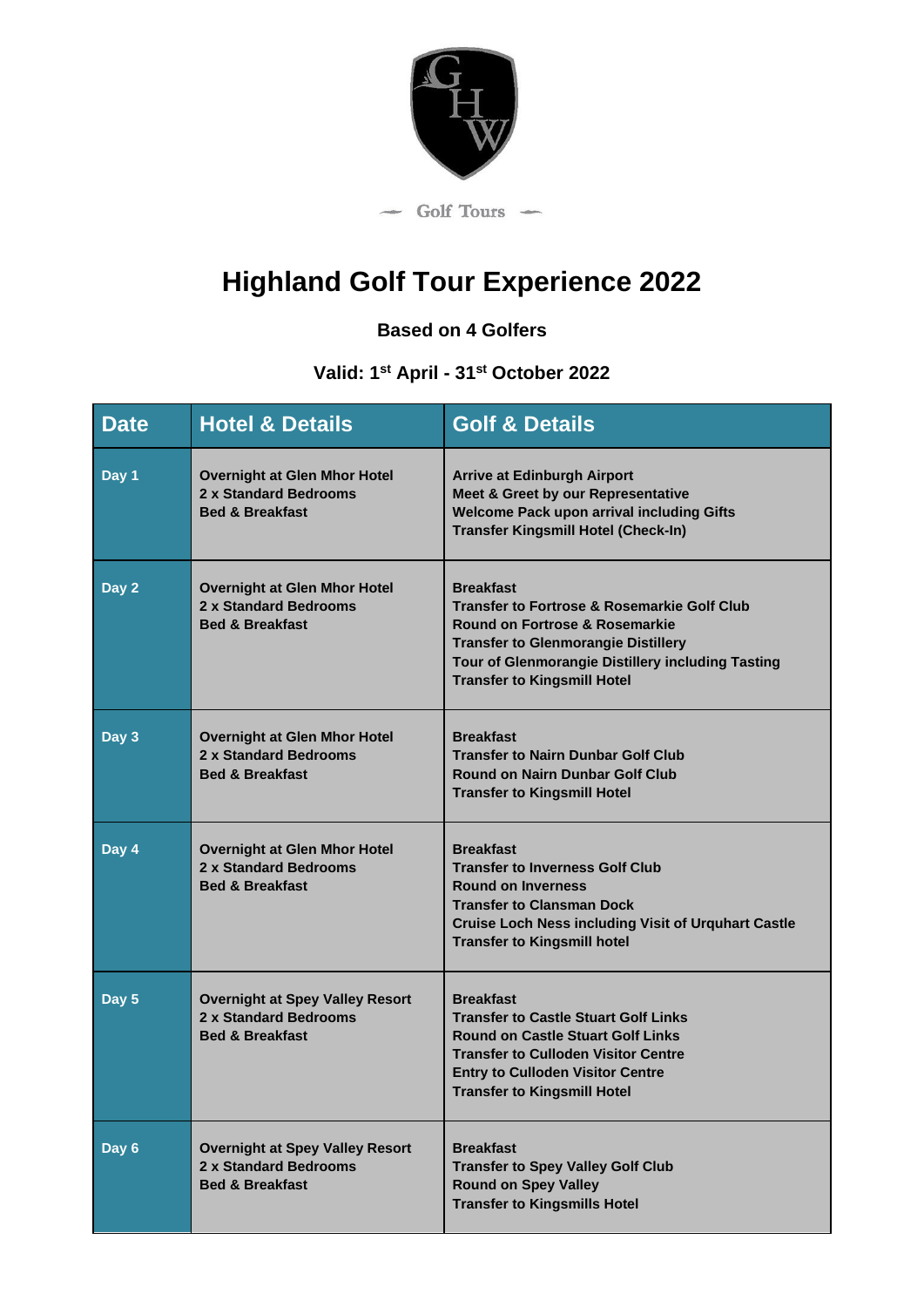**Day 7 Breakfast Check-Out of Kingsmill Hotel Transfer to Edinburgh Airport End of Tour**







#### *Clients' own arrangements & responsibilities:*

- ➢ International/Domestic Flights: Own Arrangements
- 
- ➢ Travel Insurance: Own Arrangements

## *Our inclusive price provides for the following services:*

- ➢ Meet & Greet at by our Representative/Driver
- ➢ Welcome pack upon arrival including accommodation/golf vouchers and souvenir gifts
- ➢ Private luxury transfers as stated
- ➢ 6 Nights B&B at \*\*\*\* Kingsmill Hotel Inverness
- ➢ 2 x Classic Twin Rooms or 4 x Classic Double Rooms for Single use (see pricing below)
- $\geq 5$  x Pre-booked guaranteed golf rounds
- ➢ 1 x Tour of Glenmorangie Distillery including Tasting (1 Hour Tour)
- ➢ 1 x Cruise of Loch Ness including visit of Urquhart Castle
- ➢ 1 x Entry to Culloden Visitor Centre
- ➢ Representative services
- ➢ Provision of all relevant travel documentation
- ➢ Emergency contact telephone number throughout your tour
- ➢ Financial Failure Protection Insurance

| <b>Total Package Cost:</b> | £2,550.00 per person (twin occupancy)   |
|----------------------------|-----------------------------------------|
|                            | £3,135.00 per person (single occupancy) |

### **Additional Options**

| <b>Room/Suite Upgrades:</b>   | Quoted upon request |
|-------------------------------|---------------------|
| <b>Helicopter Tours:</b>      | Quoted upon request |
| <b>Photography Package:</b>   | Quoted upon request |
| <b>Additional Excursions:</b> | Quoted upon request |